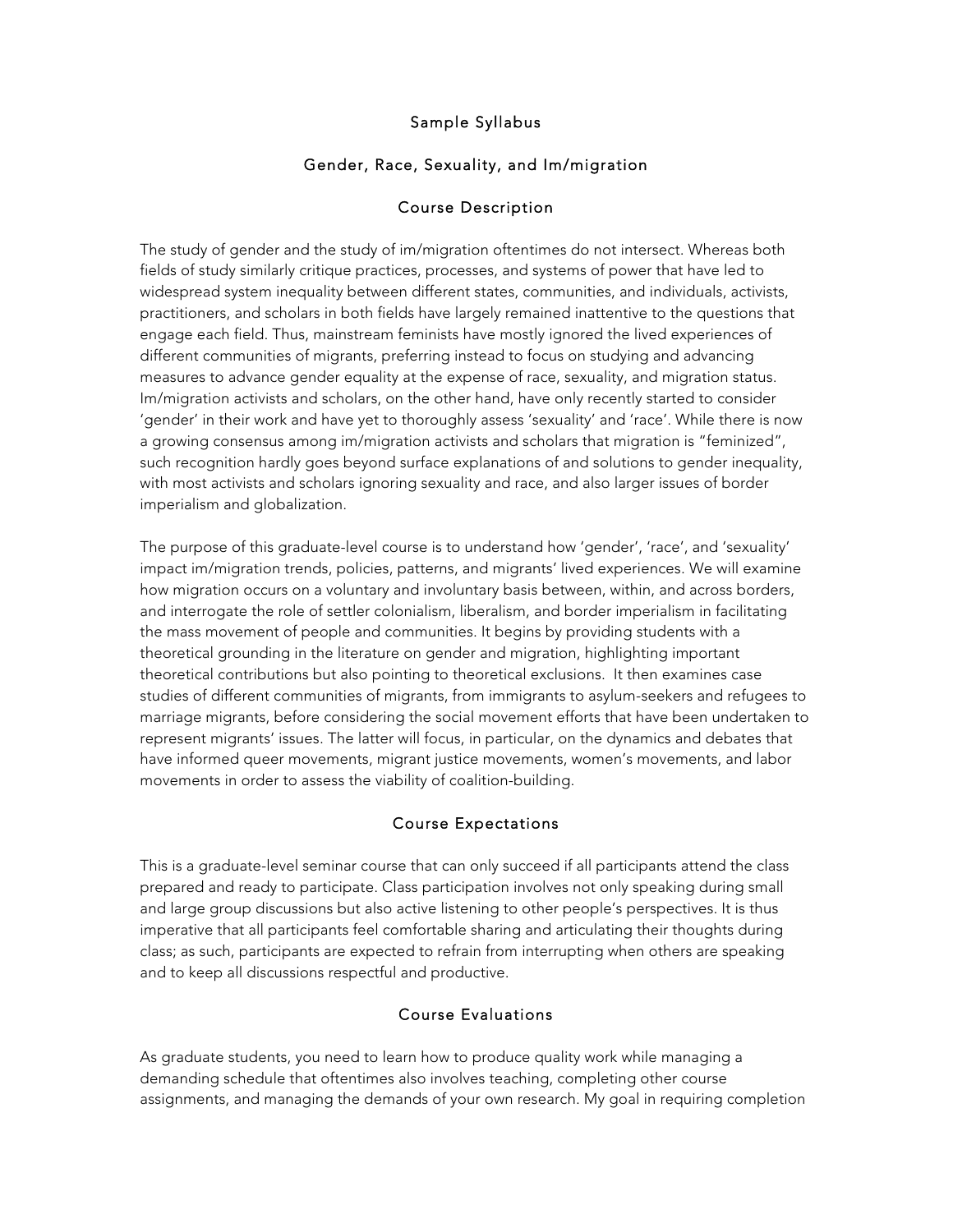of the following assignments is to teach important research and policy skills that you can bring with you to future work placements, activist projects, and further graduate work.

# Class participation – 10% (ongoing)

Students are expected to attend *all* classes and to participate actively and meaningfully in the course. Those with more than four unexcused absences will not pass the course.

## Presentation and Guided Discussion of Readings – 15% (ongoing)

Each student is expected to provide a short 10 to 15 minute presentation based on the readings of each class. Presentations should draw connections between all of the required readings, assess the strengths and weaknesses of each one, and relate the readings to the theme of the course. Students will also be required to provide everyone a list of four questions to guide the discussion of the readings.

## Book review OR policy brief – 25%

Students will have the option of either writing a book review or a policy review, which will be due on the  $7<sup>th</sup>$  class. We will spend part of the second class discussing expectations for both assignments and how to write good book reviews and policy briefs.

*Book reviews*: Book reviews 750 to 1000 words in length. Reviews should not only provide a summary of the book's main arguments but should also critically assess the methods and methodology used by the author(s), the soundness of these arguments made, questions that remain unanswered by the author(s), and the audiences that would benefit most from reading the book. Specific guidelines and examples of good book reviews will be provided in class. Students can review the following books, which will be placed in the course reserve section of the library:

Chavez, Karma R. 2013. *Queer Migration Politics: Activist Rhetoric and Coalitional Possibilities.*  Champaign, IL: University of Illinois Press.

McKay, Deirdre. 2012. *Global Filipinos: Migrants' Lives in the Virtual Village.* Bloomington, IN: Indiana University Press.

Williams, Erica. 2013. *Sex Tourism in Bahia: Ambiguous Entanglements.* Champaign, IL: University of Illinois Press.

Manalansan, Martin. 2003. *Global Divas: Filipino Gay Men in the Diaspora.* Durham, NC: Duke University Press.

*Policy Brief:* Policy briefs are 750 to 1000 words in length. Policy briefs provide a brief synopsis of a specific issue written for policymakers and practitioners. Written on the basis of available research, policy briefs ultimately endeavor to persuade policymakers and practitioners on the soundness of specific courses of action. Specific guidelines and examples of good policy briefs will be provided in class. Students can write a policy brief on one of three following issues; in all three cases, your intended audience is government bureaucrats: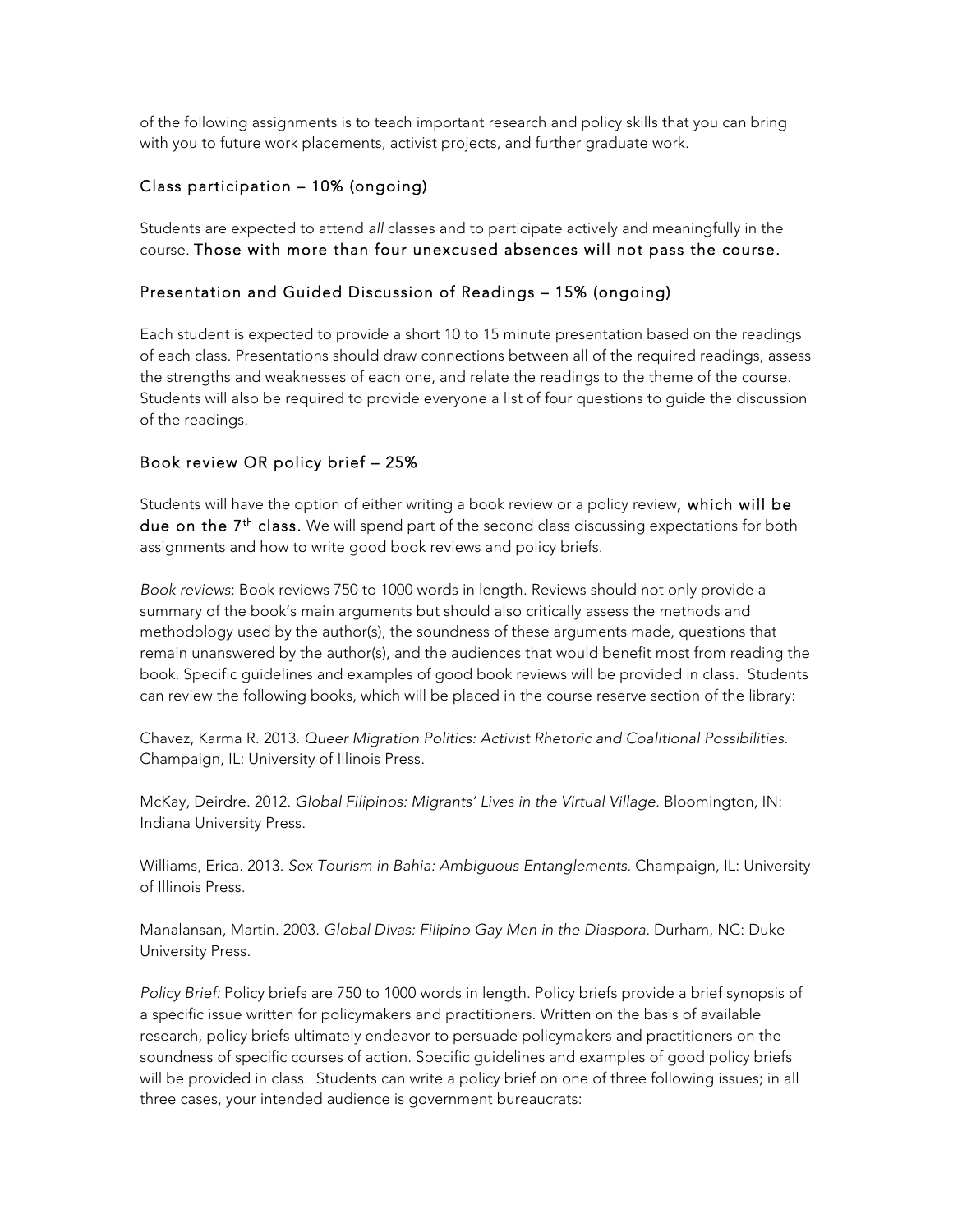- Canada's caregiver program
- Canada's citizenship and immigration act
- Canada's "Zero Tolerance for Barbaric Cultures" Act

## Research Paper proposal – 5%

Due on the  $5<sup>th</sup>$  class, the research proposal is three pages in length double-spaced, excluding references. This proposal provides background information on the topic that you have chosen, outlines the questions that you want to examine for your final paper, and a succinct discussion of the sources that you will use. Please do not wait until the last-minute to write your research proposal. It is imperative that you spend as much time as possible developing your ideas. Come see me as soon as you can to discuss potential research paper topics.

#### Final Research Paper – 40%

Due on the last class, the research paper is 20 pages in length double-spaced, excluding references. You are welcome to write on any topic, provided that it broadly relates to the theme of the course. I would strongly suggest that you use this final research paper as the basis for evaluating potential thesis topics. You will primarily be evaluated on the basis of your ability to use existing research to support your main arguments as well as the quality of your literature review and your writing style.

#### Course Policies

## Electronic Devices

Students are prohibited from using their cell phones in class.

## Formatting bibliographies, references

The University's writing center has ample resources that help students with their writing. In completing the written assignments, students must cite all facts and figures that are not common knowledge and must cite all ideas that are borrowed from other authors. Students should note that all arguments, concepts, facts, and ideas derived from external sources must be cited. In addition, students should be aware of the difference between paraphrasing and direct quotations. Merely changing one or two words in a passage taken from an external source does not constitute paraphrasing and requires the use of quotation marks. If passages are taken directly from external sources, providing an endnote, a footnote or an in-text citation is insufficient; quotation marks have to be included in all of these cases. A failure to do so puts students at risk of plagiarism.

Students must use a recognized standard format correctly in their bibliographies, references, and footnotes*.* Failure to do so will result in substantial penalty in calculating your assignment grade.

#### Late assignments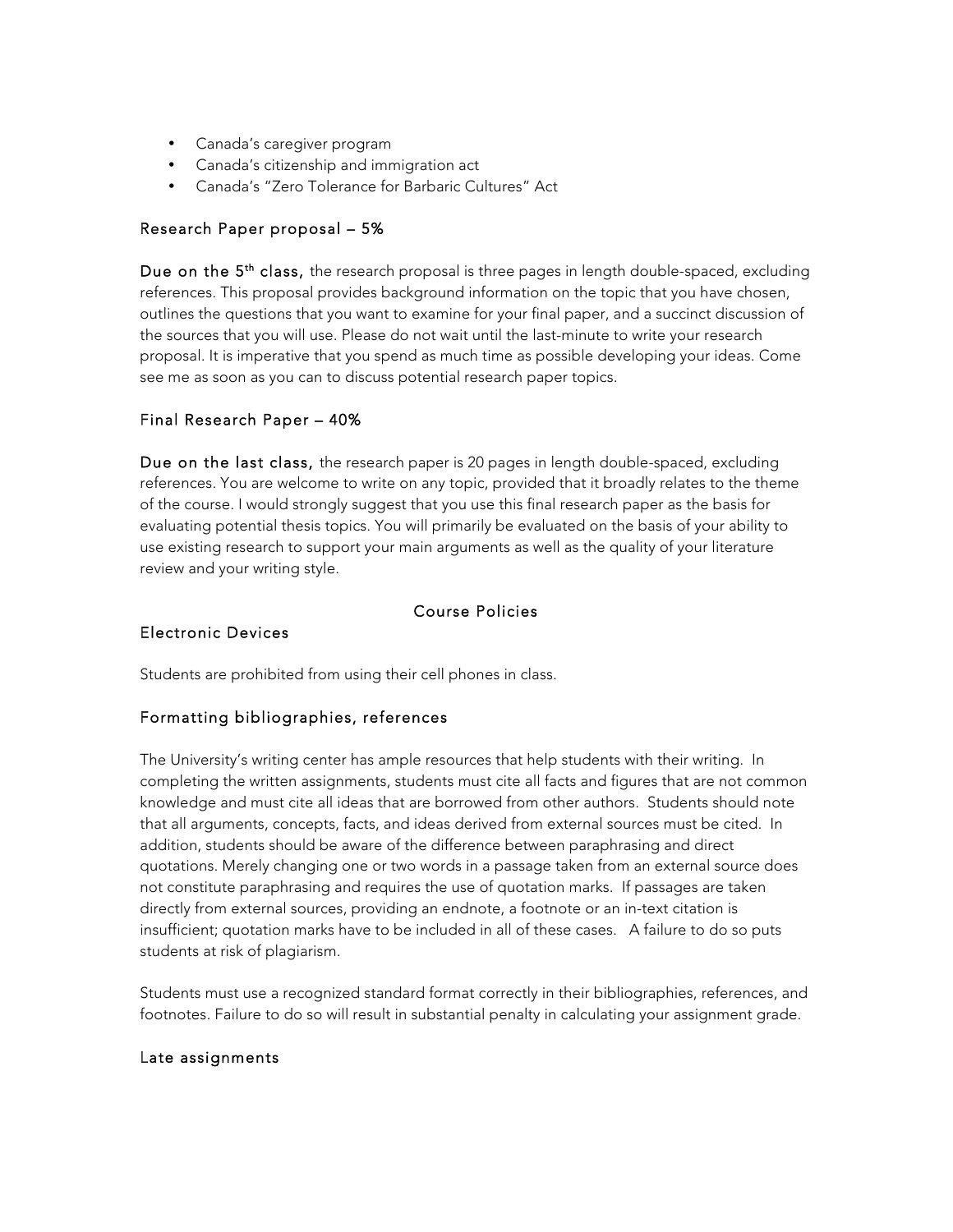Late submission of all written assignments will incur a 5% penalty for the first day, and 1% for each additional day thereafter, including weekends.

#### Appeals

Appeals will only considered after the student provides a one-page explanation of the basis of the appeal. Although grades can increase upon appeal, grades can also decrease.

# Plagiarism

Plagiarism is a serious offence and will be dealt with accordingly. For this class, students will be required to submit their course essays to Turnitin.com for a review of textual similarity and detection of possible plagiarism. In doing so, students will allow their essays to be included as source documents in Turnitin. Terms that apply to the University's use of the Turnitin.com service are described on the Turnitin.com web site. Students who wish to opt out of Turn It In need to inform me via email a week before all written work is due. Students opting out of Turn It In need to provide me with complete photocopies of all of the sources they are using for their papers, as well as research notes and essay drafts. These documents need to be handed in along with the papers.

## Accessibility Needs

We are committed to accessibility. If you require accommodations, please let me know as soon as possible.

#### Course Schedule and Required Readings

#### Introduction

# *What questions and issues merit examination for scholars and practitioners in the fields of gender studies and im/migration studies? How is the study of 'gender', 'sexuality', 'race', and 'im/migration' interlinked?*

## Class One

Introduction to the course and to course expectations.

Migration Policy Institute. 2014. "Top Ten Migration Issues of 2014." http://migrationpolicy.org/programs/migration-information-source/top-10-migration-issues-2014

*Film:* Exiled in America. 2009. http://www.mediathatmattersfest.org/watch/9/exiled\_in\_america Taian Lu. 2008. http://www.cultureunplugged.com/documentary/watch-online/play/3876/Taian-Lu

## Class Two

Scott, Joan. 1986. "Gender: A Useful Category of Historical Analysis." *American Historical Review* 5: 1053-1057.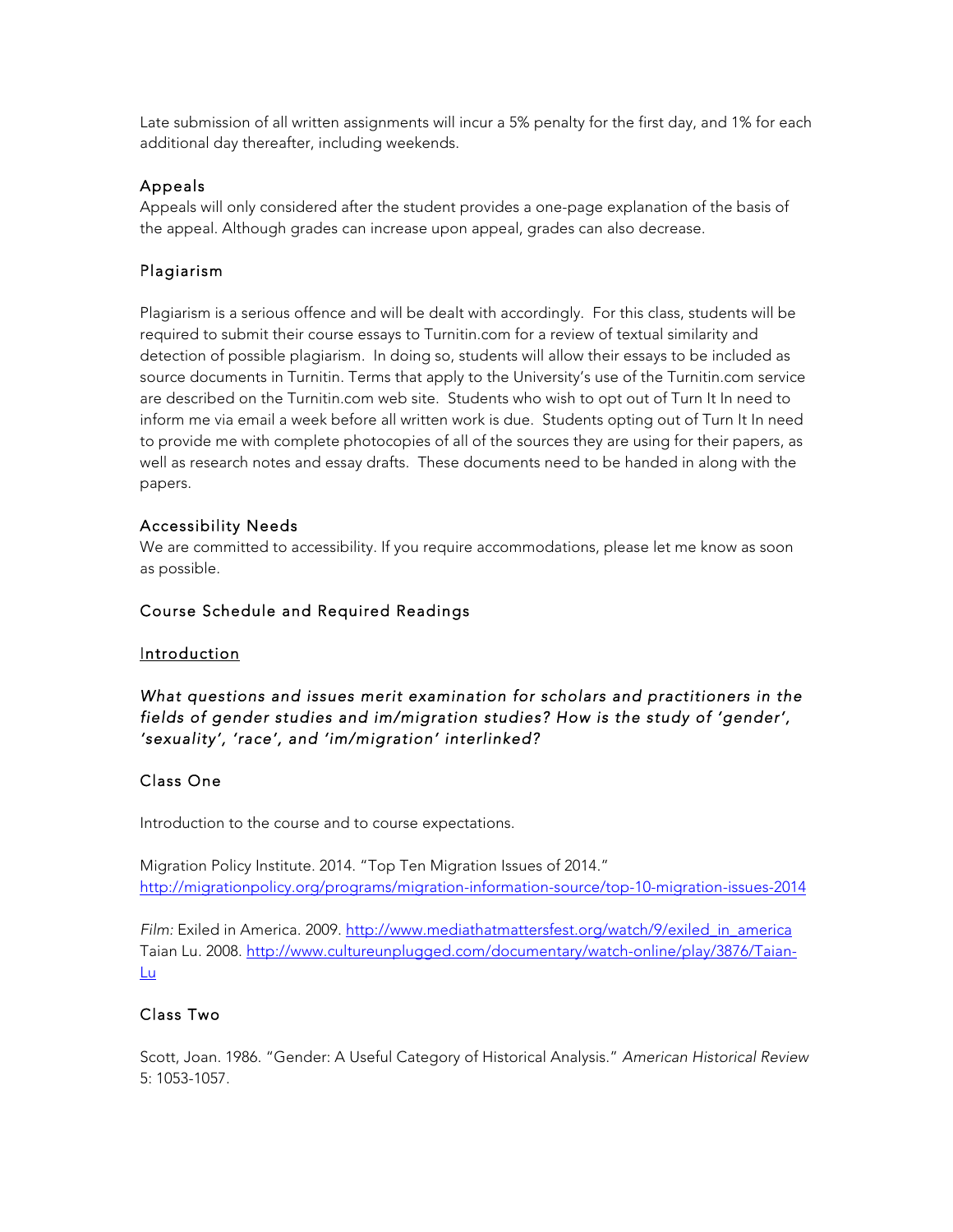Richardson, Diane. 2007. "Patterned Fluidities: (Re)imagining the relationship between gender and sexuality." *Sociology* 41 (3): 457-474.

Massey, Douglas. 1999. "Why Does Immigration Occur? A Theoretical Synthesis." *The Handbook of International Migration*. Charles Hirschmann, Philip Kasinitz, and Josh Dewind, eds. NY: Russell Sage Foundation, 34-52.

Zolberg, Aristide. 1999. "Matters of State: Theorizing Immigration Policy." *The Handbook of International Migration*. Charles Hirschmann, Philip Kasinitz, and Josh Dewind, eds. NY: Russell Sage Foundation, 71-93.

# Substantive Inclusion or Superficial Accommodation?: Gender in Im/migration Research

#### Class Three

*How have feminist scholars attempted to integrate the study of 'gender' in im/migration? How do the experiences of female migrants differ from male migrants according to these authors? Why do they believe 'gender' should be examined? What are the strengths and weaknesses of their approach?* 

Morokvasic, Mirjana. 1984. "Birds of passage are also women." *International Migration Review* 18 (4): 886-907.

Kofman, Eleanor. 1999. "Female 'Birds of Passage' a Decade Later: Gender and Immigration in the European Union." *International Migration Review* 33: 269-299.

#### Class Four

Lee, Sharon M. 1995. "Issues in Research on Women, International Migration, and Labour." *Asian and Pacific Migration Journal* 5 (1): 1-26.

Curran, Sara, Steven Shafer, Katherine M. Donato, and Filiz Garip. 2006. "Mapping Gender and Migration in Sociological Scholarship: Is It Segregation or Integration?" *International Migration Review* 40 (1): 199-223.

Silvey, Rachel. 2004. "Power, Difference, and Mobility: Feminist Advances in Migration Studies." *Progress in Human Geography* 28 (4): 490-506.

#### Gender, Migration, and Development

*The feminization of migration has been widely recognized by scholars and practitioners as a policy reality. Most, however, seem to advocate an approach that seeks to 'maximize' the contributions of female migrants without concurrently interrogating whether and how gendered im/migration flows support gendered institutions. How might a critical approach to 'gender,' 'migration', and*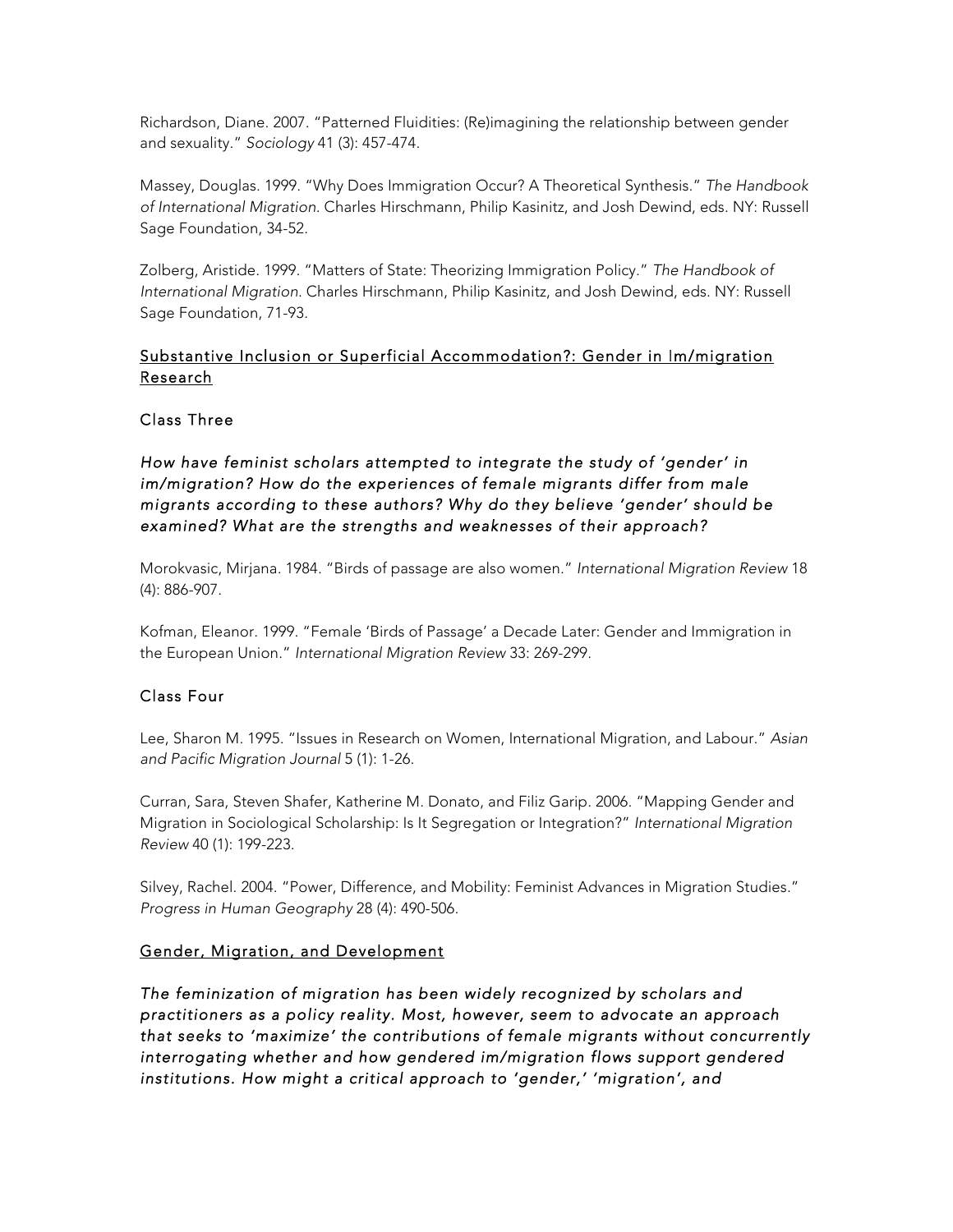# *'development' look like? What does an intersectional approach to the study of im/migration and development bring?*

# Class Five

Chant, Sylvia and Sarah Radcliffe. 1992. "Migration and Development: The Importance of Gender." *Gender and Migration in Developing Countries*. New York: Bellhaven Press, 1-29.

Curran, Sara and Abigail Saguy. 2001. "Migration and Cultural Change: A Role for Gender and Social Networks?" *Journal of International Women's Studies* 2 (3): 54-77.

Piper, Nicola. 2008. "The Feminization of Migration and the Social Dimensions of Development: The Asian Case." *Third World Quarterly* 29 (7): 1287-1304.

## Class Six

Bach, Jonathan. 2010. "Remittances, Gender, and Development." *Gender and Global Restructuring: Sightings, Sights, and Resistances*. NY: Routledge, 129-142.

Marchand, Marianne. 2008. "The Violence of Development and the Migration/Insecurities Nexus: Labour Migration in a North American Context." *Third World Quarterly* 29 (7): 1287-1304.

Bastia, Tanja. 2014. "Intersectionality, migration, and development." *Progress in Development Studies* 14 (3): 237-248.

## Queering Migration

*How do normative ideas about gender and sexuality affect im/migration policies and practices? In what ways do dominant notions of gender and sexuality impact migrants' lived experiences? How have thinkers 'queered' im/migration studies? What is homonationalism and how is this linked to the study of im/migration and the diaspora?* 

# Class Seven

Manalansan, Martin. 2006. "Queer Intersections: Sexuality and Gender in Migration Studies." *International Migration Review* 40 (1): 224-249.

Luibheid, Eithne. 2008. "Queer/Migration: An Unruly Body of Scholarship." *GLQ: A Journal of Lesbian and Gay Studies* 14 (2-3): 169-190.

Andrijasevic, Rutvica. 2009. "Sex on the Move: Gender, Subjectivity, and Differential Inclusion." *Subjectivity* 29: 389-406.

## Class Eight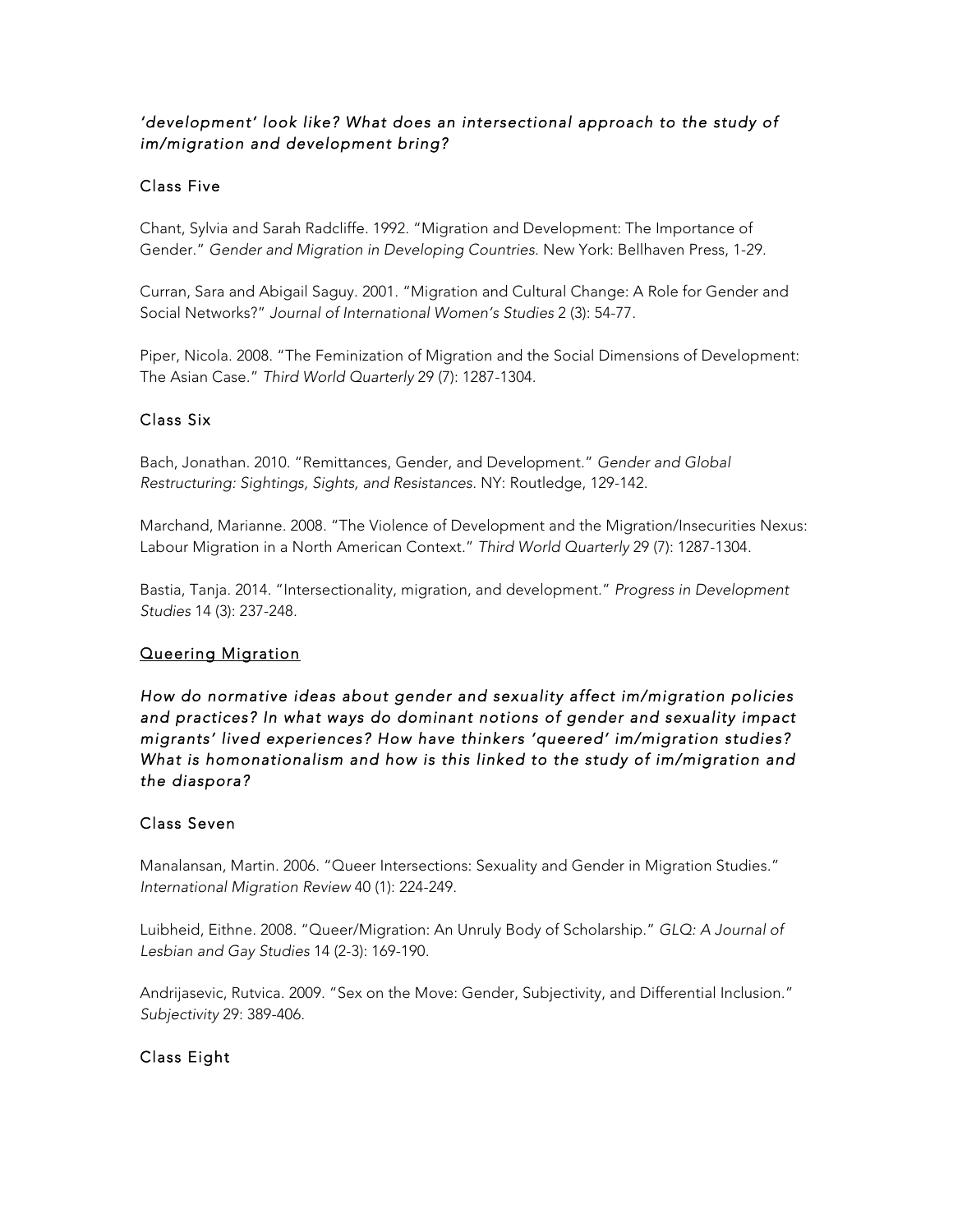White, Melissa Autumn. 2013. "Ambivalent Homonationalism: Transnational Queer Intimacies and Territorialized Belonging." *Interventions: International Journal of Postcolonial Studies* 15 (1): 37-54.

Murray, David A.B. 2014. " 'Authentic' LGBT Refugee Claimants of Homonationalism in the Canadian Refugee System." *Anthropologica* 56 (1): 21-32.

*Film:* Paper Dolls. 2006. http://www.imdb.com/title/tt0783681/

# 'Forced' or 'Voluntary' Migration: Im/migrants and Labour Migrants, Refugees and Asylum-Seekers, Marriage Migrants

*What are the similarities and differences in the experiences of different communities of im/migrants? How are of different groups of migrants discursively constructed and how are their 'rights' to settlement justified? How might we begin to theorize on the structural forces of border imperialism, settler colonialism, and neoliberal globalization compelling im/migration and the intersectional forms of disadvantage im/migrants' face?* 

## Class Nine

Rodriguez, Robyn Magalit. 2010. "The Philippine Domestic: Gendered Labor, Family, and the Nation State." *Migrants for Export: How the Philippine State Brokers Labor to the World.*  Minneapolis, MN: University of Minnesota Press, 93-115.

Parrenas, Rhacel. 2000. "Migrant Filipina Domestic Workers and the International Division of Reproductive Labour." *Gender & Society* 14 (4): 560-580.

Manalansan, Martin. 2008. "Queering the Chain of Care Paradigm." *S&F Online*. http://sfonline.barnard.edu/immigration/manalansan\_01.htm

*Film:* Brown Women, Blond Babies. 1992. http://www.pmm.qc.ca/english/spip.php?article9

#### Class Ten

Wallia, Harsha. 2010. "Transient Servitude: Migrant Labour in Canada and the Apartheid of Citizenship." *Race & Class* 52 (1): 71-84.

Schrijvers, Joke. 1999. "Fighters, Victims, and Survivors: Constructions of Ethnicity, Gender, and Refugeeness among Tamils in Sri Lanka." *Journal of Refugee Studies* 12 (3): 307-333.

Luibheid, Eithne. 2004. "Childbearing against the state? Asylum Seeker women in the Irish Republic." *Women's Studies International Forum* 27 (4): 335-349.

#### Class Eleven